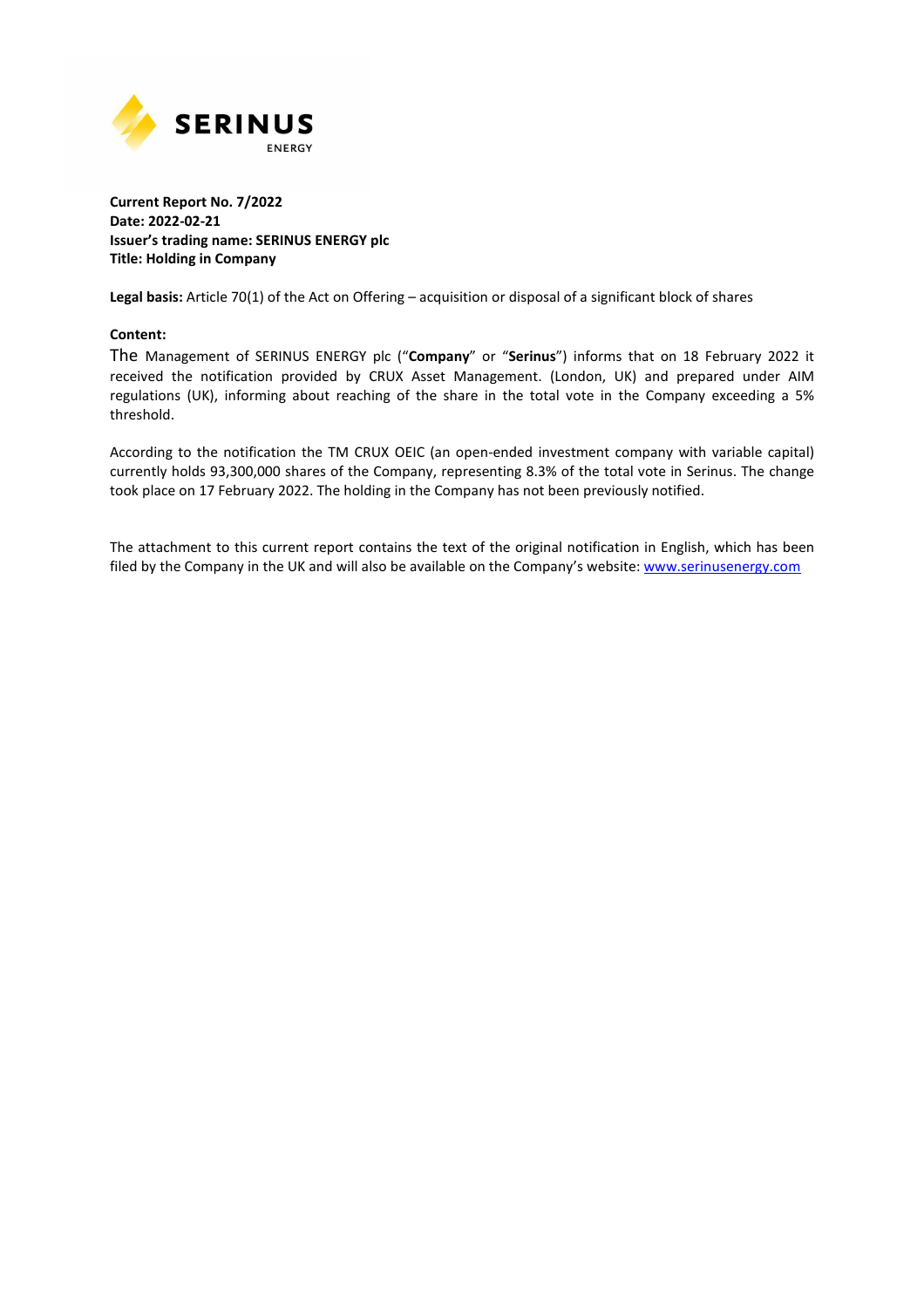TR-1: Standard form for notification of major holdings

**1. Issuer Details** 

## **ISIN**

JE00BF4N9R98

#### **Issuer Name**

SERINUS ENERGY PLC

# **UK or Non-UK Issuer**

Non-UK

# **2. Reason for Notification**

An acquisition or disposal of voting rights

# **3. Details of person subject to the notification obligation**

#### **Name**

CRUX Asset Management

# **City of registered office (if applicable)**

**LONDON** 

# **Country of registered office (if applicable)**

United Kingdom

| <b>Name</b>  | <b>City of registered office</b> | <b>Country of registered office</b> |  |
|--------------|----------------------------------|-------------------------------------|--|
| TM CRUX OEIC | London                           |                                     |  |

## **4. Details of the shareholder**

**Full name of shareholder(s) if different from the person(s) subject to the notification obligation, above** 

**City of registered office (if applicable)** 

**Country of registered office (if applicable)** 

**5. Date on which the threshold was crossed or reached** 

17-Feb-2022

# **6. Date on which Issuer notified**

18-Feb-2022

**7. Total positions of person(s) subject to the notification obligation**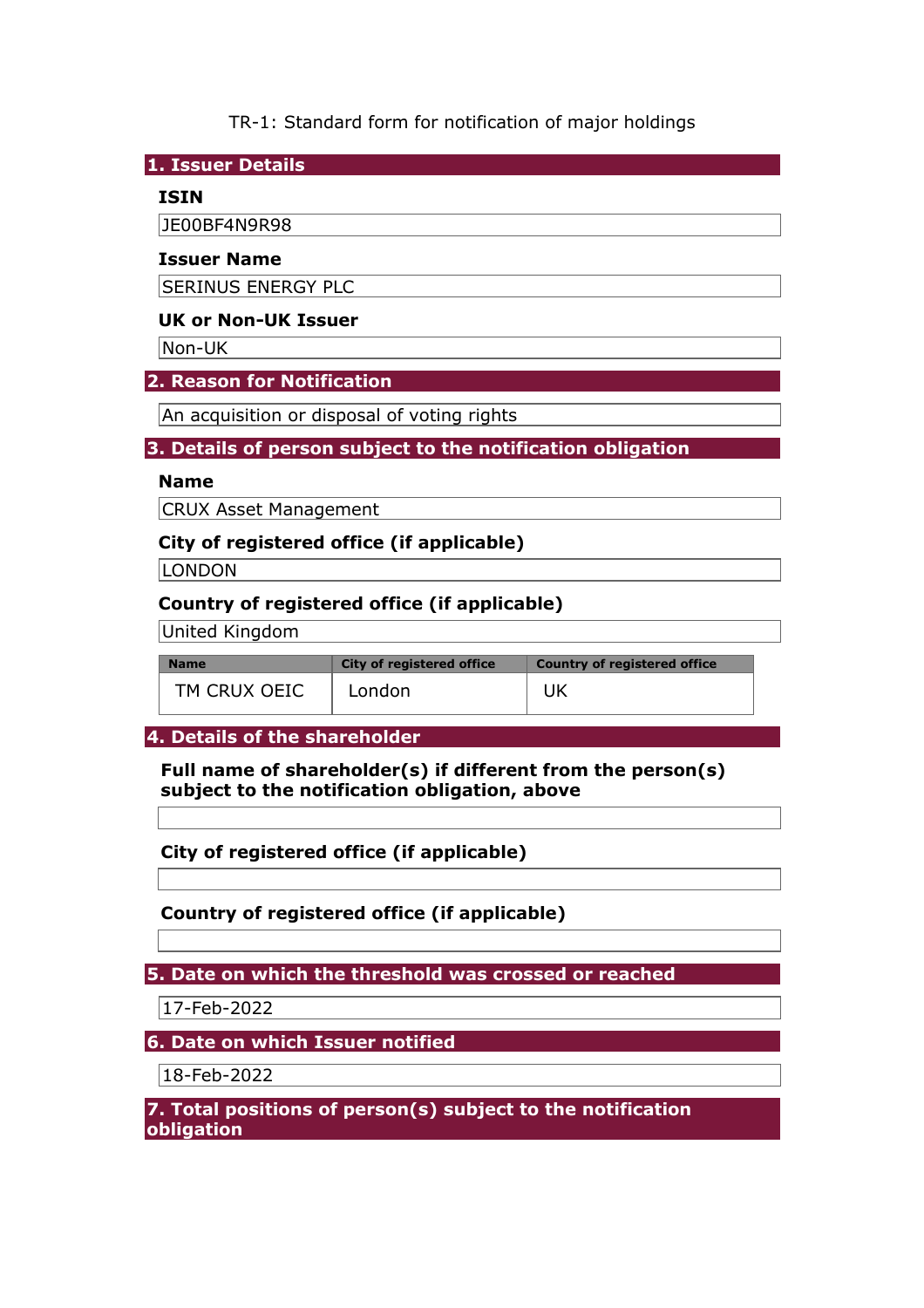|                                                                                          | % of voting<br>rights attached<br>to shares (total<br>of $8.A$ ) | % of voting<br>rights through<br>financial<br>instruments<br>(total of 8.B $1 +$<br>8.B 2) | <b>Total of both</b><br>in $% (8.A +$<br>8.B) | <b>Total number of</b><br>voting rights<br>held in issuer |
|------------------------------------------------------------------------------------------|------------------------------------------------------------------|--------------------------------------------------------------------------------------------|-----------------------------------------------|-----------------------------------------------------------|
| Resulting<br>situation on the<br>date on which<br>threshold was<br>crossed or<br>reached | 8.300000                                                         | 0.000000                                                                                   | 8.300000                                      | 93300000                                                  |
| Position of<br>previous<br>notification (if<br>applicable)                               |                                                                  |                                                                                            |                                               |                                                           |

# **8. Notified details of the resulting situation on the date on which the threshold was crossed or reached**

## **8A. Voting rights attached to shares**

| <b>Class/Type of</b><br>shares ISIN<br>code(if possible) | Number of direct<br>voting rights<br>(DTR5.1) | Number of<br>indirect voting<br>rights (DTR5.2.1) | % of direct voting<br>rights (DTR5.1) | $\%$ of indirect<br>voting rights<br>(DTR5.2.1) |
|----------------------------------------------------------|-----------------------------------------------|---------------------------------------------------|---------------------------------------|-------------------------------------------------|
| JE00BF4N9R98                                             | 93300000                                      |                                                   | 8.300000                              |                                                 |
| Sub Total 8.A                                            | 93300000                                      |                                                   | 8.300000%                             |                                                 |

# **8B1. Financial Instruments according to (DTR5.3.1R.(1) (a))**

| <b>Type of financial</b><br>instrument | date | <b>Expiration Exercise/conversion</b><br>period | Number of voting rights that<br>may be acquired if the<br>linstrument is<br>exercised/converted | $%$ of<br>votina<br><b>rights</b> |
|----------------------------------------|------|-------------------------------------------------|-------------------------------------------------------------------------------------------------|-----------------------------------|
| Sub Total 8.B1                         |      |                                                 |                                                                                                 |                                   |

## **8B2. Financial Instruments with similar economic effect according to (DTR5.3.1R.(1) (b))**

| <b>Type of</b><br>financial<br>instrument | <b>Expiration</b><br>date | <b>Exercise/conversion</b><br>period | <b>Physical or cash</b><br><b>settlement</b> | Number of<br>voting rights | $\%$ of<br><u> votina</u><br>rights |
|-------------------------------------------|---------------------------|--------------------------------------|----------------------------------------------|----------------------------|-------------------------------------|
| Sub Total 8.B2                            |                           |                                      |                                              |                            |                                     |

**9. Information in relation to the person subject to the notification obligation** 

 $|1$ . Person subject to the notification obligation is not controlled by any natural person or legal entity and does not control any other undertaking(s) holding directly or indirectly an interest in the (underlying) issuer.